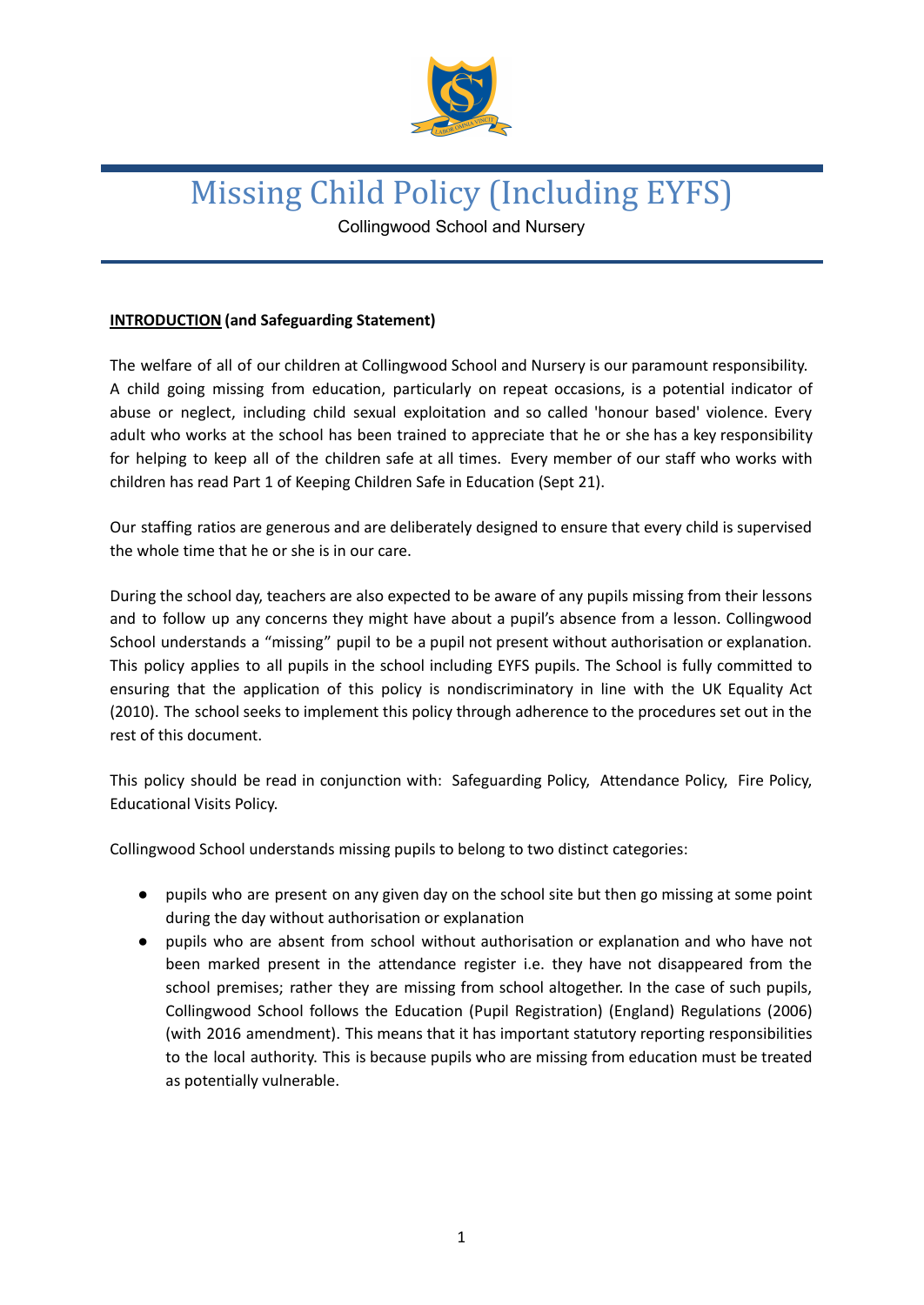

## **ACTIONS TO BE FOLLOWED BY STAFF IF A CHILD GOES MISSING FROM THE SCHOOL**

Our procedures are designed to ensure that a missing child is found and returned to effective supervision as soon as possible. If a child was found to be missing, we would carry out the following actions:

- Take a register in order to ensure that all the other children were present
- Check with the Office Manager who will check the signing out/in book
- Inform a member of Senior Management
- Ask all of the adults and children calmly if they can tell us when they last remember seeing the child
- Occupy all of the other children in their classroom(s) with a relevant activity
- At the same time, arrange for one or more adults to search everywhere within Collingwood School and the Early Years Department, both inside and out, carefully checking all spaces, cupboards, washrooms etc. where a small child might hide
- Check the doors, gates for signs of entry/exit

If the child is still missing, the following steps would be taken:

- Inform the Head teacher and/or Deputy Designated Safeguarding Lead
- Ask the Head teacher (or other SMT member in his absence) to ring the child's parents and explain what has happened, and what steps have been set in motion. Ask them to come to the school at once
- The DSL/Head teacher would notify the Police
- The Head teacher would arrange for staff to search the rest of the school premises and grounds
- If the child's home is within walking distance, a member of staff would set out on foot to attempt to catch up with him/her
- The DSL would inform the Local Safeguarding Children Partners (LSCP) and the school's Local Authority Designated Officer (LADO)
- The school would co-operate fully with any Police investigation and any safeguarding investigation by the local authority.
- Inform the Chair of Governors
- The school's insurers would be informed
- If the child is injured, a report would be made under RIDDOR to the Health & Safety Executive (HSE)

During the course of the investigation into the missing child, the school, in consultation with the LADO, will decide what information should be given to other parents, staff and other pupils and how press enquiries are to be dealt with. In the case of an incident involving a pupil from our EYFS setting going missing. A full record of all activities taken up to the stage at which the child was found would be made for the incident report. If appropriate, procedures would be adjusted.

#### **ACTIONS TO BE FOLLOWED BY STAFF IF A CHILD GOES MISSING ON AN OUTING**

- An immediate head count would be carried out in order to ensure that all the other children were present
- An adult would search the immediate vicinity
- Inform the Head teacher and/or the Deputy DSL by mobile phone
- The remaining children would be taken back to school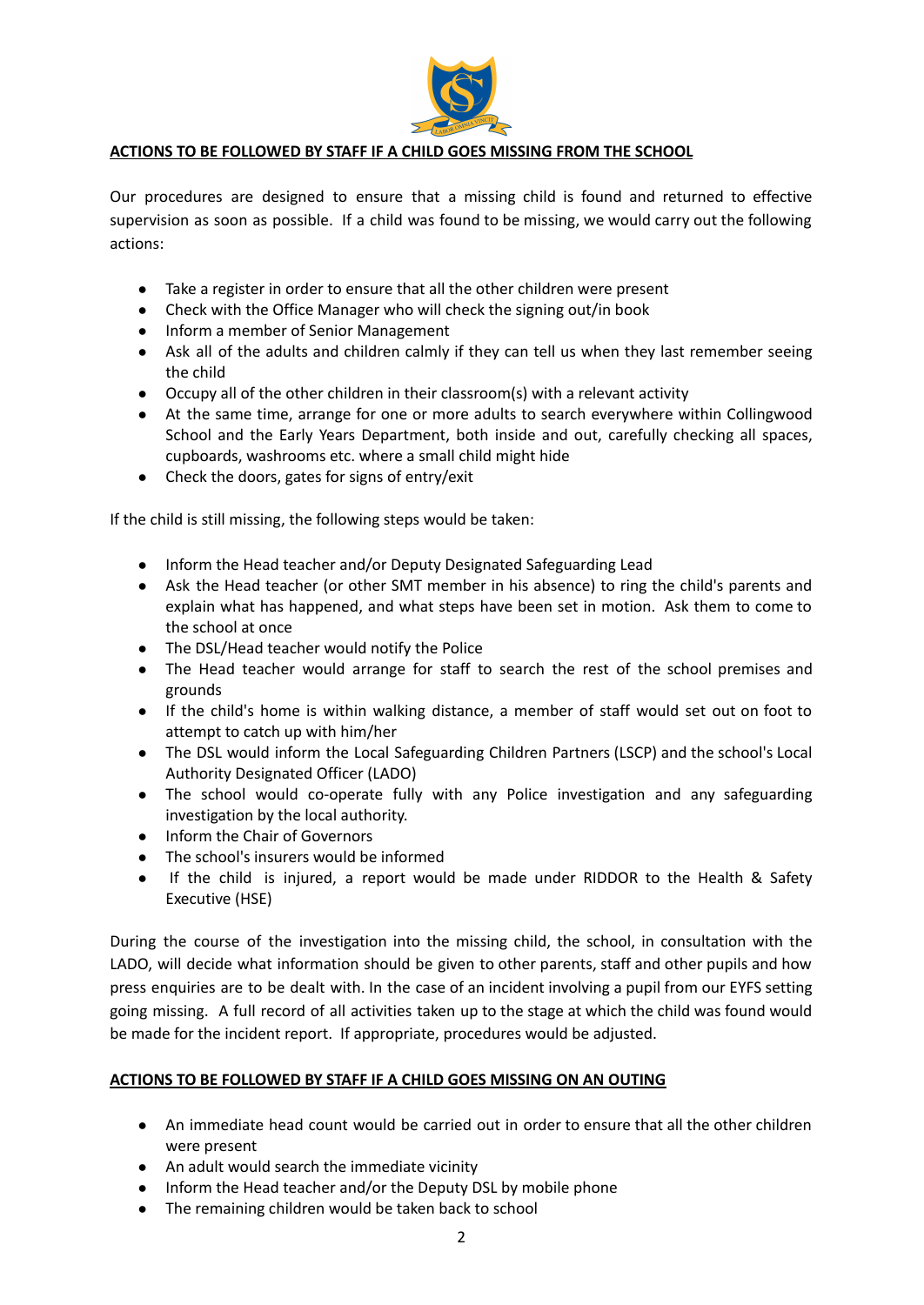

- Ask the Head teacher to ring the child's parents and explain what has happened, and what steps have been set in motion. Ask them to come to the venue/ the school at once
- Contact the venue manager and arrange a search
- Contact the Police
- The DSL would inform the LSCP and the school's LADO
- The school would cooperate fully with any Police investigation and any safeguarding investigation by the local authority
- Inform the Chair of Governors
- The school's insurers would be informed
- If the child is injured a report would be made under RIDDOR to the Health & Safety Executive (HSE)

A full record of all activities taken up to the stage at which the child was found would be made for the incident report. The school will review its procedures and, if appropriate, these would be adjusted.

## **ACTIONS TO BE FOLLOWED BY STAFF ONCE THE CHILD IS FOUND**

- Talk to, take care of and, if necessary, comfort the child
- Speak to the other children to ensure they understand why they should not leave the premises/separate from a group on an outing
- The Head will speak to the parents to discuss events and give an account of the incident (having discussed this beforehand with the LADO if necessary)
- The Head will promise a full investigation (if appropriate involving the LSCP)
- Media queries should be referred to the Head (after discussion with the LADO if appropriate)
- The investigation should involve all concerned providing written statements
- The report should be detailed covering: time, place, numbers of staff and children, when the child was last seen, what appeared to have happened, the purpose of the outing, the length of time that the child was missing and how s/he appeared to have gone missing, as well as lessons for the future.

## **PROCEDURES FOR A CHILD WHO IS ABSENT FROM SCHOOL WITHOUT AUTHORISATION**

*These procedures are in line with guidance documented in our Attendance and Safeguarding Policies and also placed here as additional information.*

Pupils whose absence from school gives rise to concern are potentially a Child Protection concern. Unauthorised absences of longer than ten days must be reported to the local authority. In practice, the Headteacher must be kept informed sooner than this if there are concerns about a pupil's attendance. The school would have concerns about a pupil who was absent from school without explanation or authorisation and where the School Office or teaching staff had been unable to contact the parents/guardians for an explanation.

The procedure, as outlined in the Attendance Policy, is for the School Office to contact parents via telephone to ascertain the reason for any unexplained absences. Usually, such matters are resolved promptly when the parent responds. The School Office staff must pass on the names of any pupils whose absence is still unexplained to the Headteacher.

Should a pupil be missing from school without authorisation or explanation for more than two days, the Headteacher would call parents/guardians the following day if the pupil was still missing without